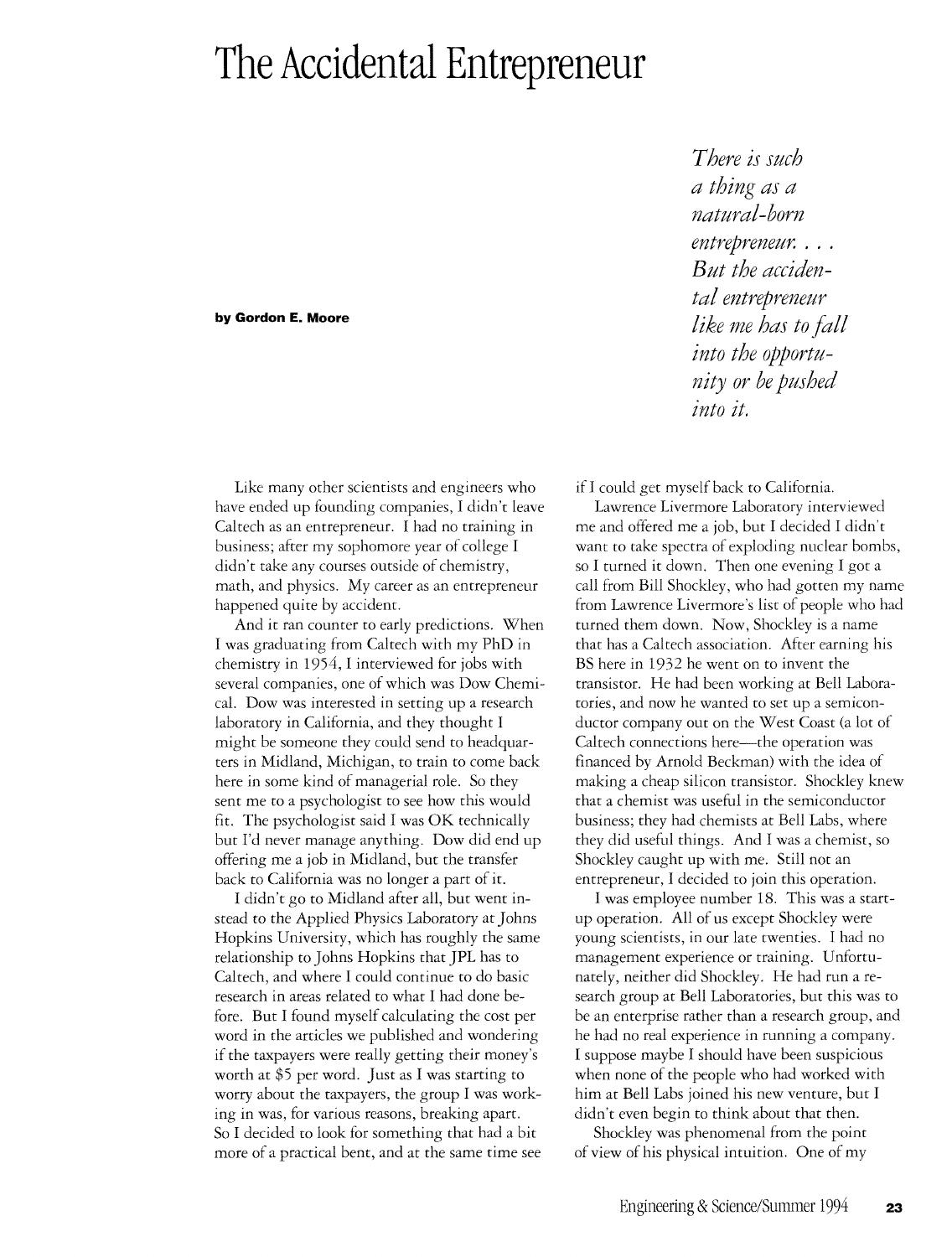

**William Shockley's employees drink a toast to him on the day in 1956 when he won the Nobel Prize for inventing the transistor. Eight of the crew shown here, including Bob Noyce, standing at center with raised glass, and Gordon Moore, seated at left and turned toward Shockley, went off on their own the next year and founded Fairchild Semiconductor Corporation.** 

colleagues claimed Shockley could *see* electrons. He had a tremendous feeling for what was going on, say, in silicon, but he had some peculiar ideas for motivating people. For example, the company had something we dubbed the PhD production line. One day he told a group of us: 'Tm not sure you're suited for this kind of a business. We're going to find out. You're going to go out there and set up a production line and run it. You know, *do* the operation, not direct it." This didn't go over especially well, because the group dutifully tried to operate a production line on a product that was still in the early stages of development.

He also set up a secret project. Those of us who weren't involved couldn't know what it was, although Shockley did let us know that it was potentially as important as the invention of the transistor. In such a small entrepreneurial group, having in-people and out-people created some dissension, the sort of thing that makes it hard to keep everybody working together as a team. As another illustration of his motivating skills, one day Shockley asked a group of us what we would like to do to make the job more interesting. Would we like to publish some papers? We said, "OK," so as a way of satisfying this demand he went home that night and worked out the theory of an effect in semiconductors. He came back the next day and said, "Here. Flesh this out and put your name on it and publish it." Finally, the beginning of the end, as far as morale was concerned, occurred when we had a minor problem in the company and Shockley decided that the entire staff was going to have to take lie detector

tests to find out who was responsible for it.

Then he switched from his original idea of building a cheap silicon transistor to building a rather obscure device known as a four-layer diode. We viewed this with considerable concern, because some of us didn't understand exactly where the four-layer diode fit in. One day, when Arnold Beckman came around to talk to the group, Shockley made some closing remarks, just out of the blue, indicating that he could take his staff and go someplace else if Beckman wasn't enthusiastic about what was happening there. So, given all these problems, we decided that we had to go around Shockley to solve them. A group of us contacted Beckman and sat down with him through a series of dinners to try to work out a position for Shockley, in which he could give us the benefit of his technical insights but not of his management philosophy. We were thinking in terms of a professorship at Stanford. By that time, he had won a Nobel Prize, and Nobel Prize winners can get a professorship almost anywhere. What we didn't appreciate is that it's awfully hard to push a Nobel Prize winner aside. Beckman decided (as the result of advice he had received elsewhere) that he really couldn't do this to Shockley. We were told essentially that Shockley was in charge, and if we didn't like it we probably ought to look at doing something else. We felt we had burned our bridges so badly by that time that we clearly had to leave, and we started to look at alternatives. (Shockley's company held on for a few years, was acquired by Clevite Corporation, and died eventually.)

And this is where I finally became an entrepreneur. One of our group had a friend at Hayden Stone, a New York investment banking house. He wrote the friend a letter saying that there was a group of eight of us here that really enjoyed working together, but that we were leaving our current employment, and did he think that some company might like to hire all of us. The investment bankers said, "Wait a minute," and sent one of the partners, Bud Coyle, and a young Harvard MBA named Arthur Rock out from New York to visit with us. They talked to us and said: "You don't want to look for a company to hire you; you want to set up your *own* company." That didn't sound bad. By doing that we could stay where we were. We had all bought houses by then (they were affordable in California at that time), and we wouldn't have to move. It seemed a lot easier, so we said, "OK; fine; let's do it," and they said they would find backing for us.

So we sat down with *The Wall Street journal,*  and went through the New York Stock Exchange listings, company by company, to identify which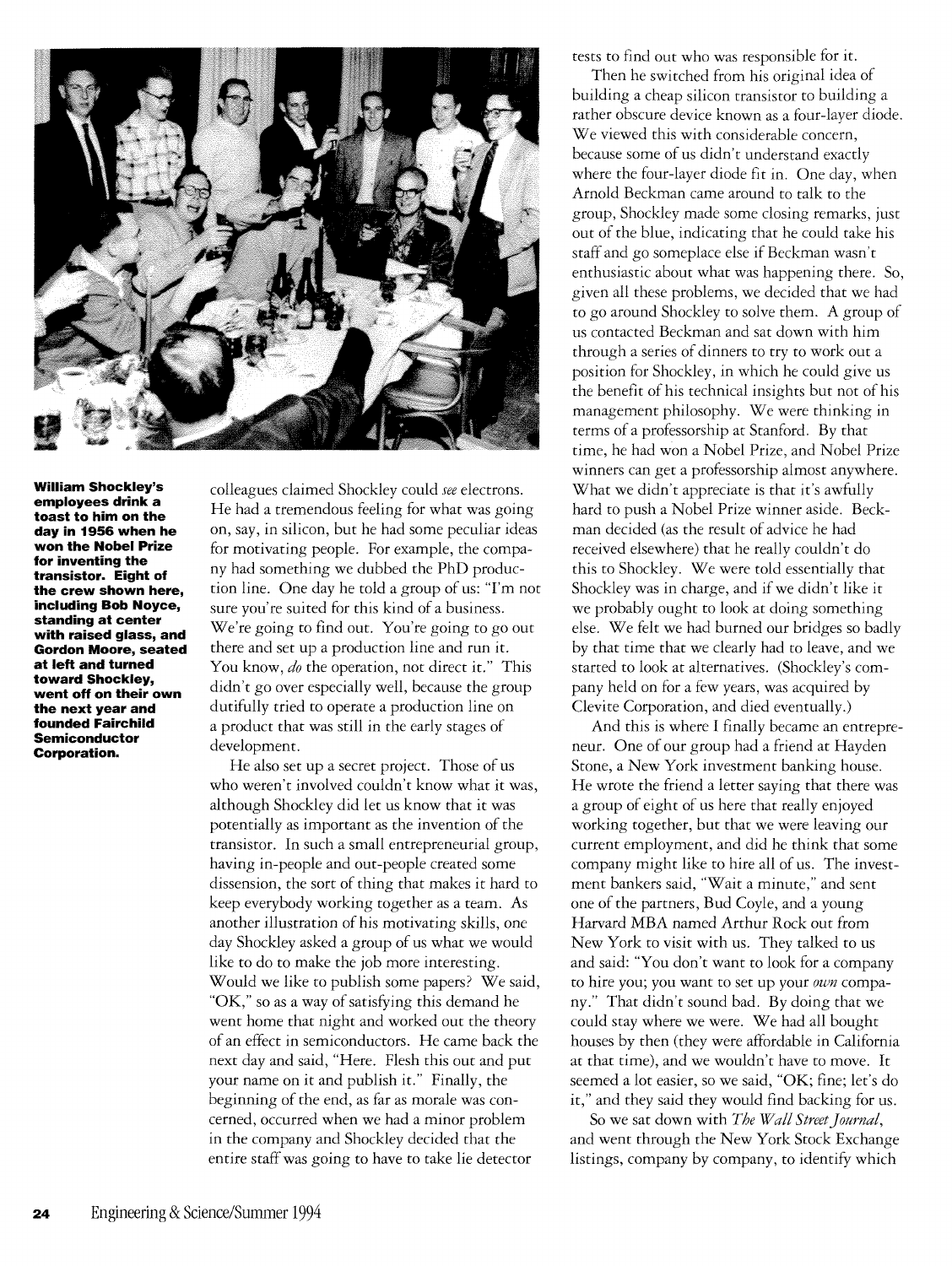**The Fairchild Eight (a.k.a. the Shockley Eight) at Fairchild Semiconductor in 1959. From left: Gordon Moore, Sheldon Roberts, Eugene Kleiner, Bob Noyce, Victor Grinich, Julius Blank, Jean Hoerni, and Jay Last. (© Photograph by Wayne F. Miller, Magnum Photos)** 



ones we thought might be interested in supporting a semiconductor venture. We identified 30 some companies, and Arthur and Bud went out and contacted every one of them. They all turned it down without even talking to us. Then, quite by accident, Arthur and Bud ran into Sherman Fairchild, who happened to be a technology buff; he really loved new technology. He introduced them to the chairman of Fairchild Camera and Instrument, who was willing to take a shot at supporting this new company.

Each of the eight of us invested \$500 in this start-up. That may not sound like much now, but it was a month's salary in 1957. Fairchild put up some \$1.3 million to get us going, and we started Fairchild Semiconductor Corporation. We still weren't really quite entrepreneurs, but we had learned something along the way. We had learned from the Shockley experience that none of us knew how to run a company, so the first thing we had to do was to hire our own boss --essentially hire somebody to run the company. We advertised for a general manager. Now, when you advertise for a general manager for something like this, what you find is that every salesman in the country is convinced that *he* can run a company. But buried among all the responses from salesmen was one from Ed Baldwin, the engineering manager for the Hughes semiconductor operation. In the mid-fifties, Hughes was making diodes and was one of the largest semiconductor companies in the world.

Baldwin came and told us a lot of things we didn't know, so we decided that he was the right guy to bring in to run our company for us. We

hired him, and he taught us a variety of things that we hadn't learned before—since most of us had not even worked for a successful manufacturing company. He taught us that the different parts of the organization should be established with different responsibilities; for example, you have to set up the manufacturing operation separate from the development laboratory. You have to engineer and specify manufacturing processes, which is completely different from getting something to work once in the laboratory. He even taught us that we should bring in a marketing manager, which we did. And everything was working fine: the development and preproduction engineering for our processes and first products was complete; we had a thick process-spec book that recorded all the detailed recipes; and we had interested customers. Then one day we came to work and discovered that Baldwin, along with a group of the people that he had suggested we hire, were leaving to set up a competing semiconductor company down the road. This was the first of the Silicon Valley spin-offs that we suffered.

We never really quite understood this. Baldwin had the same potential equity participation that we did; but he never invested his \$500 so he never got the stock. He didn't consider Fairchild Semiconductor his company, and since he wanted his own company, he left us. (He and his group also left with the "recipes"; eventually they had to return the copy of the spec book to us.) After our initial feelings of shock and betrayal, we sat down and discussed what we should do. Should we go out and hire another guy to come in and run the

*Each of the eight of us invested \$500 in this startup .* ... *Fairchild put up some* \$1.3 *million to get us going, and we started Fairchild Semiconductor Corporation.*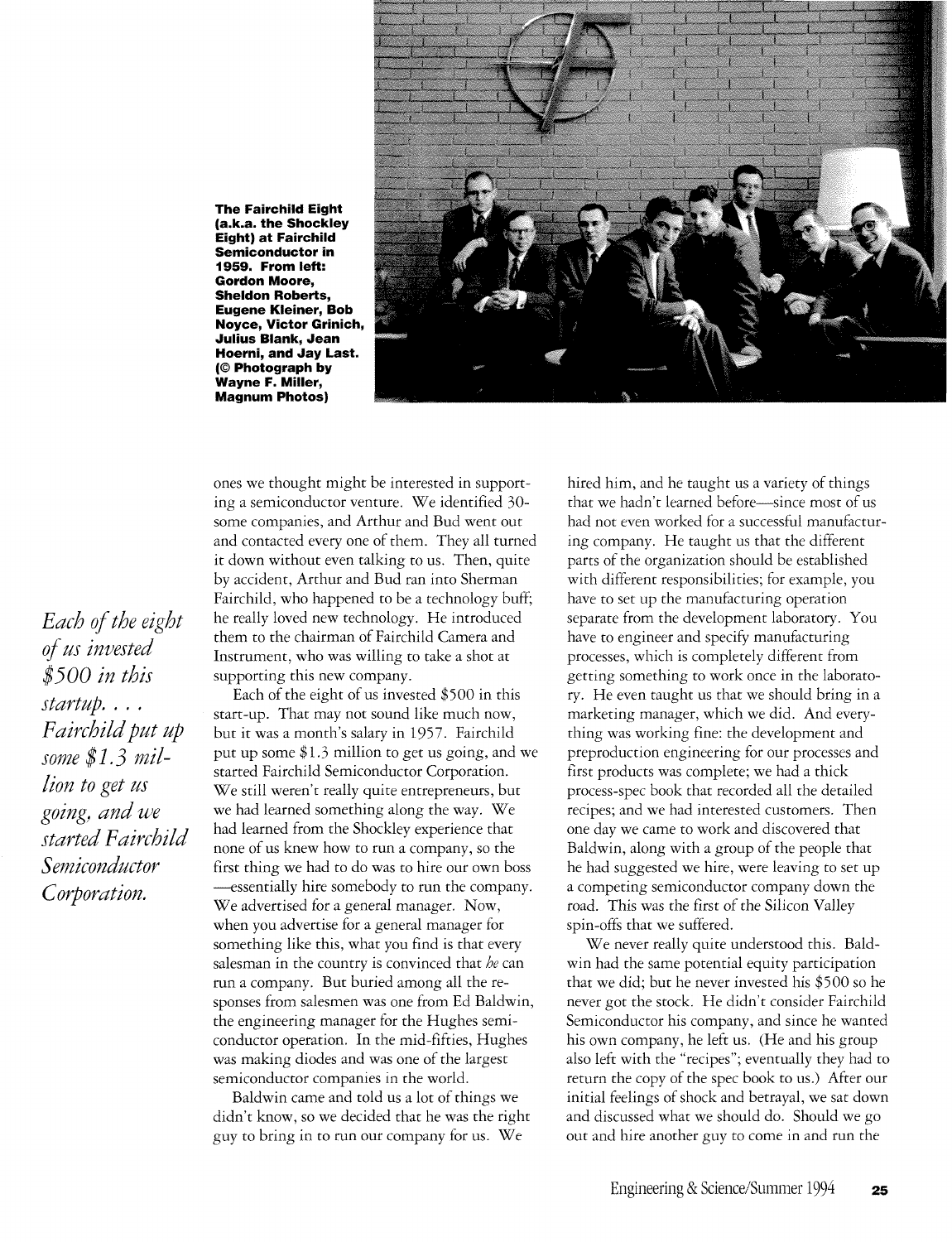company) We decided instead that we would try to go it alone with one of our own. So Bob Noyce, who was the one of us with the most semiconductor industry experience, became general manager. I took a sideways step to his previous position as director of research and development.

Besides what Baldwin had walked off with, we had a few other ideas coming along at that time. One of them was something called a planar transistor, created by Jean Hoerni, a Caltech postdoc whom Shockley had recruited. In fact, I had joined Shockley for the trip down to Pasadena to recruit him. Jean was a theoretician, and so was not very useful at the time we were setting up the original facility at Fairchild, building furnaces and all that kind of stuff. He just sat in his office, scribbling things on a piece of paper, and he came up with this idea for building a transistor with the silicon oxide layer left on top over the junctions. Where the silicon junctions come to the surface of the silicon is a very sensitive area, which we used to expose and had to work awfully hard to keep clean. Hoerni said, "Why not leave the oxide on there?" The conventional wisdom from Bell Laboratories had been that by the time you got done, the oxide was so dirty that you wanted to get rid of it. Nobody had ever tried leaving the oxide on. We couldn't try it either, because it required making four mask steps, each indexed with respect to the next with very high precision—a technology that didn't exist. Our first transistor took two mask steps, and that was a fairly significant development operation.

So we couldn't even try Jean's idea until a year and a half or so after we had gone into business. When we finally got around to trying it, it turned out to be a great idea; it solved all the previous surface problems. Then we wondered what else we might do with this planar technology. Bob Noyce came up with the two key inventions to make a practical integrated circuit: by leaving the oxide on, one could run interconnections as metal films over the top of its devices; and one could also put structures inside the silicon that isolated one transistor from the other.

Noyce and Kilby, who was at Texas Instruments, are often considered co-inventors of the integrated circuit. In fact, they did dramatically different things. Kilby built a laboratory model -a little circuit with transistors and resistorsby etching long, thin semiconductor structures, all connected by tiny wires. It really wasn't a practical production process. What Bob did was to take the idea of the integrated circuit-this planar technology-and come up with a way of

building a practical device.

It turned out that the world really wanted some of these new devices, which led to some management challenges. We didn't have any idea of the magnitude of the opportunity we were dealing with. We were still a bunch of guys in a laboratory, somewhat amazed that people actually wanted to buy our products. We hadn't thought about expanding, but here again our theoretician, Jean Hoerni, had early on made a contribution by designing the layout of our facility to allow for what we presumed to be sufficient expansion-an extra furnace here, more nitrogen cylinders there. But we had little notion of the impact of our discovery. Here we had developed and engineered the first integrated circuits, the first family of logic circuits-very simple devices with simple gates and flip flops—and put them into production. I remember calling the senior people in the laboratory together and saying, "OK, we've done integrated circuits. What'll we do next?" And we started looking for all the peculiar physical effects we could find to see what *new*  devices we could invent. We had no idea at all that we had turned the first stone on something that was going to be an \$80 billion business.

As a result of our ignorance, we sent our profits back to the parent company on the East Coast rather than asking to reinvest them in expanding Fairchild Semiconductor more rapidly. Now, it's not clear that we could have expanded a lot more rapidly even if we had tried, because there were significant limitations on the management crew we had. We were all still going through on-the-job training. We were mining an extremely rich vein of technology, but the mining company was too small to handle what was going on. The net result was what I call the "Silicon-Valley effect": every new idea that came along created at least one new company. Literally dozens of companies came out of the Fairchild experience. Not only did the technology come out of it, but Fairchild also served as a successful and encouraging example of entrepreneurshipthe if-that-jerk-can-do-it-so-can-I syndrome.

While we were learning on the job, Fairchild grew to be about a \$150 million business and some 30,000 employees by the late sixties. It was a fairly significant corporation by the time we were done. But things began to deterioratepartly, I think, because it was controlled by an East Coast company. The West Coast tail was not very effective at wagging the East Coast dog. Fairchild developed some management problems. In fact, the board fired two chief executive officers within a six-month period, and was running the company with a three-man committee as the

*of companies came out of the Fairchild experience. Not only did the technology come out of it, but Fairchild also served as a successful and encouraging example of entrepreneurship-the ij-that-jerk-cando-it-so-can-I syndrome.* 

*Literally dozens*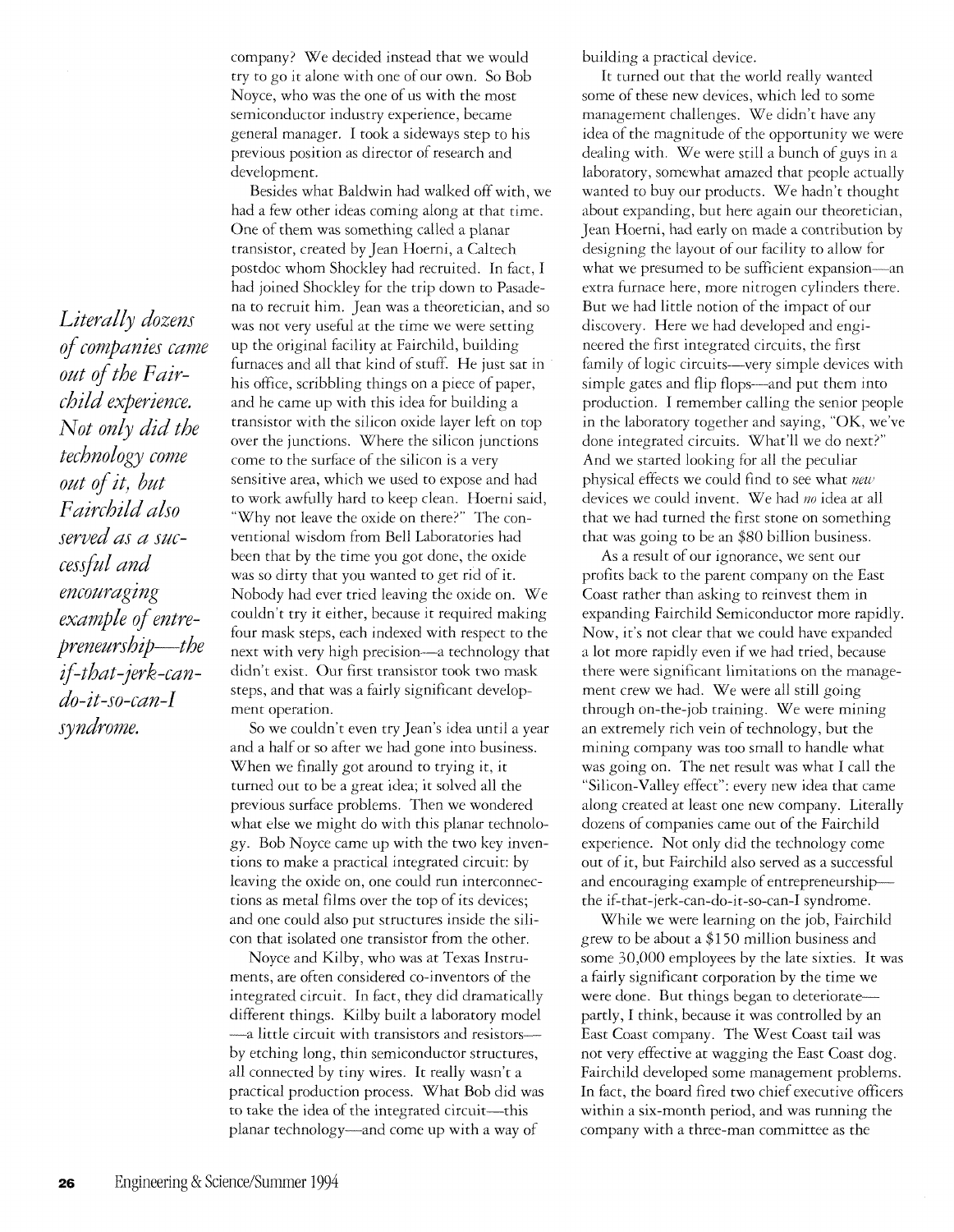*When Bob and I started looking around for business opportunities. we identified one that we thought would rninimize the advantages of the established companies.* 



**Moore (left) and Noyce at Intel in the early seventies. Starting a company wasn't always easy.** 

board of directors. Clearly the direction of the company was going to change. When Bob Noyce (who was the logical internal candidate to become chief executive of the parent company, Fairchild Camera) saw that he would be bypassed for the job, he decided to leave. I felt that new management would probably change the nature of the company significantly. I decided I'd rather leave before any changes, than after. So the two of us set off to do something else. We had really come a long way at Fairchild. We had also made a tremendous number of mistakes, and we had squandered opportunities along the way. It was excellent on-the-job training, but there probably is a more efficient way of training entrepreneurs than by letting them make all the mistakes. Fortunately, good products make up for a lot of problems in an organization, and I think that was what happened in our case.

When Bob and I started looking around for business opportunities, we identified one that we thought would minimize the advantages of the established companies, such as Texas Instruments, Fairchild, and the others. This opportunity was one that would change the leverage. The semiconductor industry had gotten to the point by then where having large, low-cost assembly plants in Southeast Asia was very important competitively. But technology was capable of making a more complex chip than we were capable of defining. If you identified a complex circuit function, it tended to be unique; it might be used only once in every computer, so the unit volume did not allow you to amortize the design cost. The net result was that relatively simple circuits were still being made, even as the technology continued to evolve. We thought we saw in semiconductor memory an opportunity to make a product of *almost* arbitrary complexity that could be used in all digital systems, and that would change the leverage from low-cost assembly back to cleverness in processing silicon. We started our business on this idea.

Now, this was at a time when venture capital was at a peak. Bob Noyce called Arthur Rock and said, "Hey, we want to set up a new company. Would you help us raise the money?" Arthur said sure, and that was the commitment of our first round of financing. We wrote a singlepage business plan. It was *very* general. It said we were going to work with silicon; we were going to do diffusion and other similar processes and make interesting products.

Then we started looking at technologies that would be appropriate for the business we were undertaking. In retrospect, I call it our "Goldilocks" technology strategy. We pursued three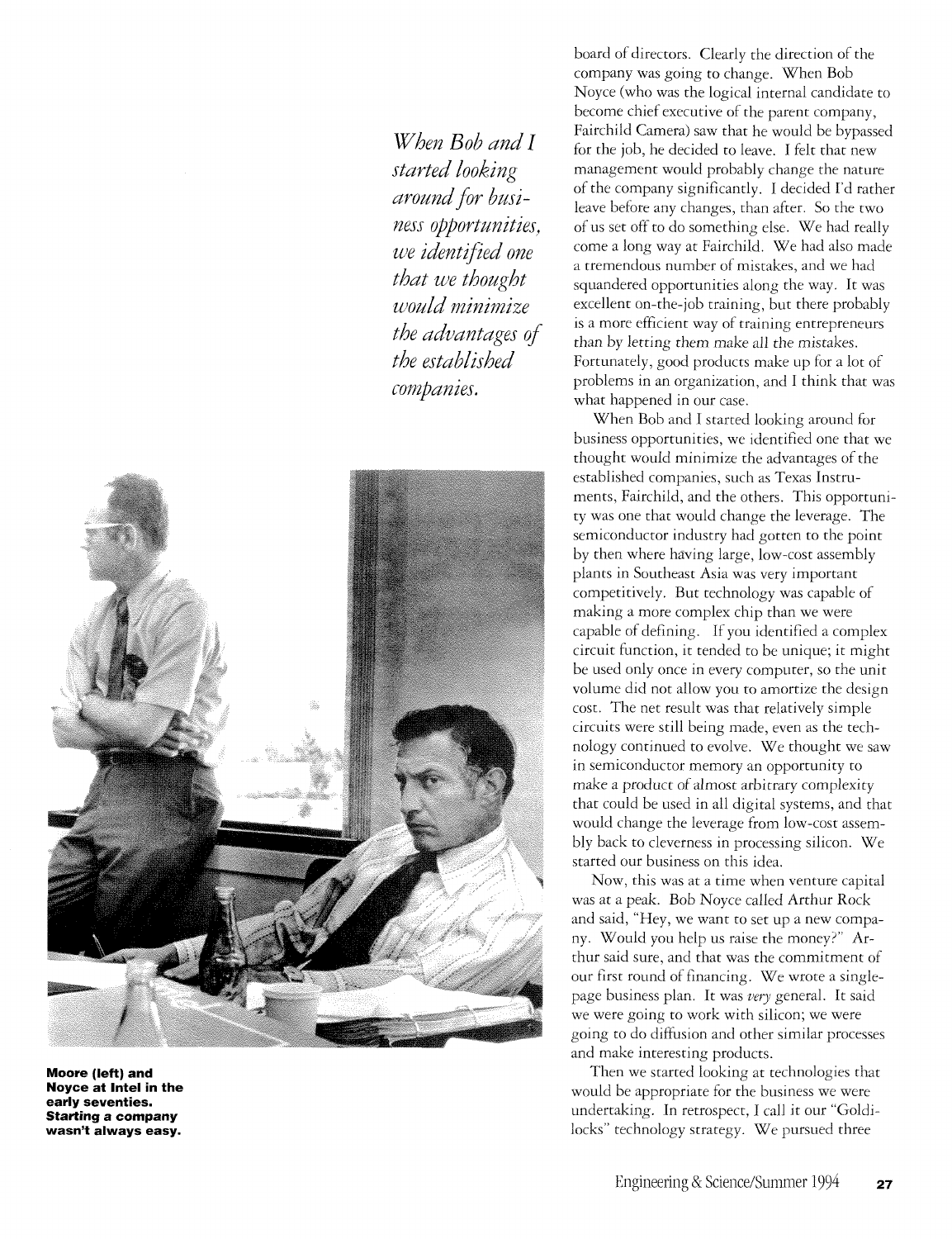**In 1969 Intel's 106 employees pose in front of the original plant in Mountain View, California. Noyce stands in front at left and Moore at right. Work was already under way on the microprocessor, which was invented by Intel engineer Ted Hoff (standing at right behind Moore). The world's first commer· cial microprocessor, Intel's 4004, shown on the opposite page, was introduced in 1971.** 



different directions. One was a particular kind of bipolar transistor, called a Schottky bipolar, that was different from what was being used then. It turned out that the technology worked just beautifully; better than anyone could have expected. In fact, it worked so well, that competitors were able to copy it rapidly. That was technology that was too easy. We chose another technology for assembling a lot of memory chips in one package-flipping them over and doing an advanced type of assembly. We're still working on that one, 25 years later. That one was too hard. Fortunately, we also chose a third one-a new version of the MOS (metal oxide semiconductor) technology called silicon-gate MOS. Here the transistor's "gate" electrode that previously was made of a metal (usually aluminum)—the  $M$  in MOS-was replaced by a film of silicon that had several important advantages for device switching speed and packing density on the silicon wafer surface. And that one was just right. By concentrating on this one technology and focusing our attention on a couple of difficult problems with it, we were able to solve the problems and get on with it. But the established companies that were tending their main business and doing new process development on the side, didn't have time to focus on solving the problems and took several years to get going on it. Our initial estimate was that we had five years to grow big enough to prevent the existing companies from putting us out of business. In fact, we had seven years before the big companies got into our technology. Fortunately, very much by luck, we had hit on a technology that had just the right

degree of difficulty for a successful start-up. This was how Intel began.

At Intel, we decided not to make the same kind of mistakes that we had made at Fairchild. At Fairchild, for example, we used industrial distributors to sell a good portion of our products-we sold them to a distributor; the distributor sold them to the final customer. We recorded the sale when the product went to the distributor. Bur in our business, prices only go down. The only question is whether they go down at 20 percent per year or at 80 percent per year. Once at Fairchild, for example, when we had our distributors well stocked with our products, Motorola introduced a competitive device at a significantly lower price. To match their prices, we would have had to reverse sales revenue we had already counted and to take a terrible hit on our profit-and-Ioss statement, which we didn't think we could afford. So we sat there and watched our market share deteriorate while that inventory sold out. We decided we wouldn't let this happen at Intel. We don't take credit for a sale when we sell a product to our distributor, but only when it has moved off his shelves to the final customer. This was a bit of "technology" that we had to sell to our accounting firm, because it hadn't been done previously. But it turned out to solve that particular problem very well. It is now standard industry practice.

From my own point of view, I had grown very frustrated running a laboratory at Fairchild. As the manufacturing group grew more competent technically, they were less willing to listen to the people in the laboratory as the experts. So when we came up with some new idea in the laboratory-for example, stable MOS devices-we had great difficulty transferring the detailed instructions to manufacturing. We were much more effective in transferring new technology to the spin-off companies than we were internally. To avoid that problem at Intel, and to promote maximum efficiency of transfer from development to manufacturing, we decided not to set up a separate laboratory. We've set up a variety of different kinds of mechanisms and organizations along the way to make the development-tomanufacturing transfer as efficient as possible, even at a sacrifice in efficiency of either the manufacturing or the development process individually. This has minimized spin-offs, because we design our development specifically to transfer into the factory; so we don't have the problem of developing technology and ideas that we have no place for. Technology transfer is always difficult. We have tried to minimize the need to transfer it.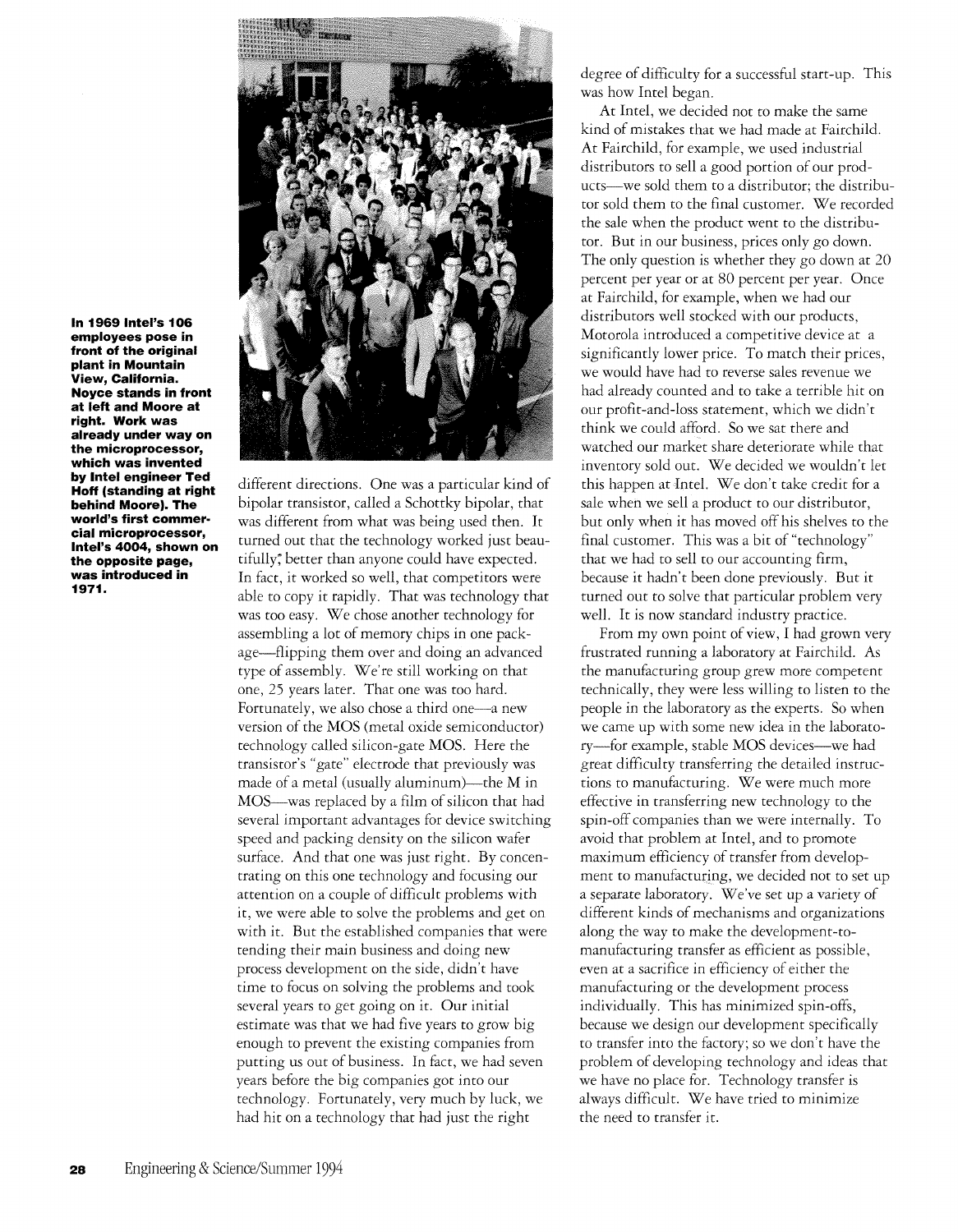From the beginning at Intel, we planned on being big. Since we had already been fairly successful at Fairchild, anything less successful in our new venture would have been a disappointment. So, at the very beginning we recruited a staff that had high potential and that we thought would be around to run the company for some time. This is an opportunity that many start-ups miss. There is no better chance to train managers than in a start-up, where they have the opportunity to see the entire company as it grows. It starts small and simple; one can see all the operations as they get bigger. I think that people looking at start-ups, venture capitalists in particular, ought to push very strongly not to squander the opportunity to develop management during that time period.

We also tried to minimize bureaucracy. When we started Intel, for example, each one of us took an area of technology as his own. And instead of purchase requisitions, we gave our engineers purchase *order* forms, so they could work with the equipment supplier directly and just hand the salesman a purchase order. This shocked some of the vendors, but it was a very effective, no-bureaucracy way of getting going. Unfortunately, we can't do that today any more, but at the time, when we were a faitly small company, it worked very well.

Another thing we had learned along the way was to raise money before we needed it. One thing you find out after a little bit of experience as an entrepreneur is that the bank will lend you money as long as you don't need it. You can sell stock as long as you really don't have to. With good advice from directors such as Arthur Rock, we have always had plenty of capital on hand, so that we haven't been hindered in our ability to raise more.

At Fairchild we had no idea that we needed an organization-that we had to set up a manufacturing department and an engineering department and a sales force. All these things sound logical, but they take a while to figure out. And one of the most important elements in an entrepreneurial organization is people management. There are a lot of things that I've learned very late in life about managing people, and if I could go back again to the beginning of Intel, I would do many things differently. For example, I have come to appreciate the value of regular one-onone meetings with subordinates, where the subordinate controls the meeting agenda. Such sessions are very efficient for transferring information in both directions.

I suppose I can't end without bragging a bit about Intel. We just completed our 25th year;

UW *hat the heck would anyone want a computer for in his home?"* 

our revenue was \$8.8 billion, and our earnings were over \$2 billion. That puts us at least in the top 20 and maybe in the top 10 of the world's most profitable companies. We have steadily increased our lead as the largest semiconductor manufacturer and have more than 30,000 employees worldwide.

But there are some things I'm not quite so proud of that have come along with it. In 1984, for example, we hit a peak of 26,000 employees; in 1986 we were down to under 18,000. laying off 8,000 employees is not a very pleasant task, and it's something I think could have been avoided had Intel management been a bit more careful and perceptive.

And I can look back at a few missed opportunities. Some we missed by default. I remember talking with venture capitalist Bill Davidow, when he worked for Intel, about an engineering workstation. Intel sold something we called a "development system," which was a specialpurpose computer for the engineer. We imagined that the engineer in the future would have a single computer on his desk, and we talked about what it ought to be. But even though we talked about it, we were too darned busy doing other things, and we never got around to moving in that direction. So we missed that chance completely. I suppose I could also look at the PC as an opportunity we missed. long before Apple, one of our engineers came to me with the suggestion that Intel ought to build a computer for the home. And I asked him, "What the heck would anyone want a computer for in his home?" (I still sometimes wonder, in spite of having a few



**Intel's 4004 chip, which contained 2,200 transistors, was a 4-bit microprocessor and addressed 9.2 K of memory (on anoth· er chip). Although this computer·on·a· chip began the revolu· tion in personal com· puters, the company missed the boat on getting into the PC business.**